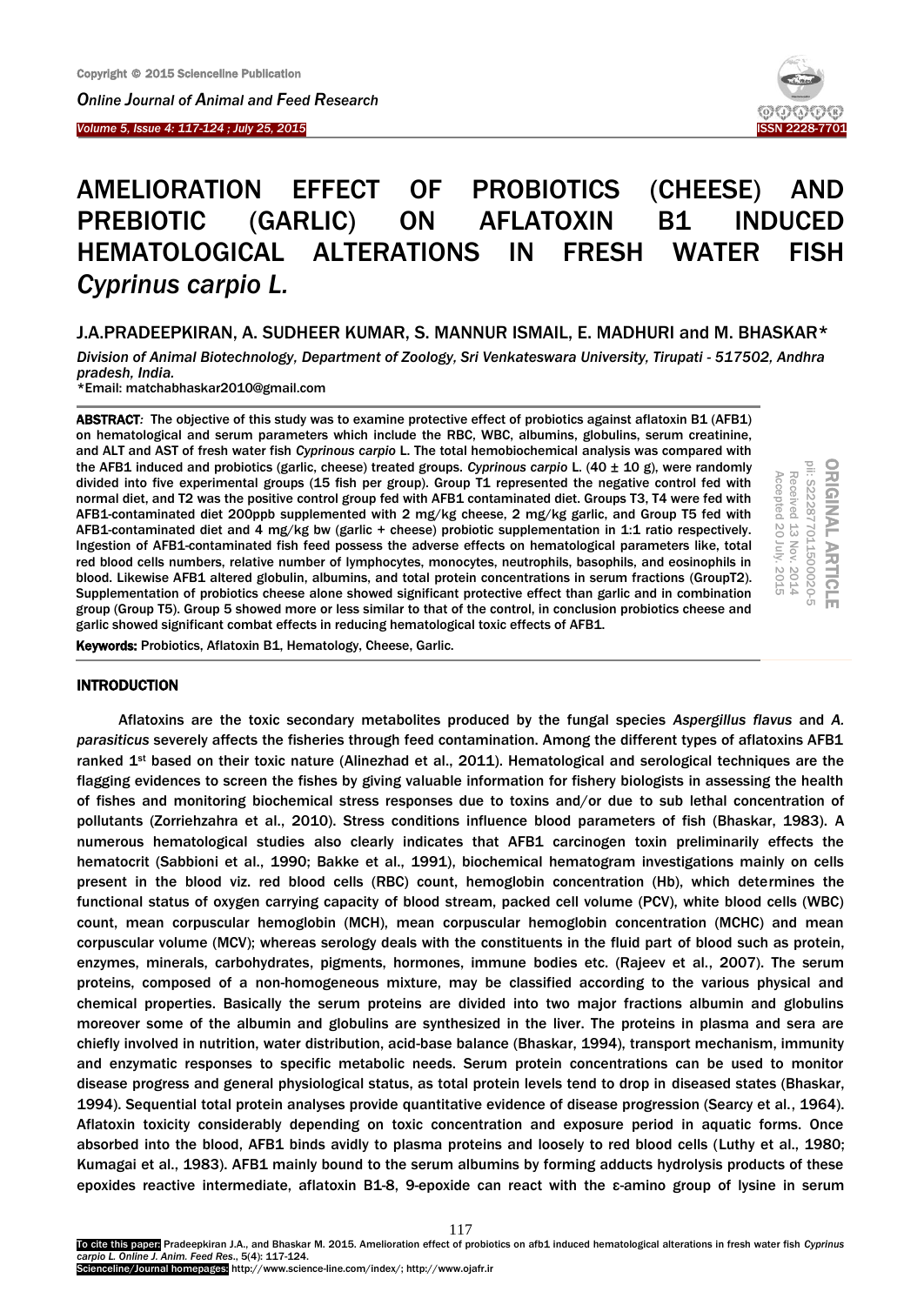albumin (AFB1-lys) (Sabbioni et al., 1990). This AFB1 serum albumin adducts used as hematological biochemical markers to detect the pathological status of liver cancers. The present study was under taken to finding the protective nature of probiotics cheese and garlic on total biochemical hematological changes in against AFB1 toxicity in *Cyprinous carpio* L.

## MATERIAL AND METHODS

## Fish acclimation

A total of 90 fishes of *Cyprinous carpio* L, (40 ± 10 g), were obtained from local fishery department at Tirupati, Andhra pradesh, India. The fish were allowed to acclimate to their new glass housing aquarium conditions for 2 weeks before the start of the experiment. The water temperature,  $P<sup>H</sup>$ , dissolved oxygen and salinity was properly maintained daily. Food commercial basal diet was provided thrice daily (8 am, 2 pm and 6 pm) at the rate of 3% of the fish biomass. All water parameters were maintained within recommended ranges during the experimental period.

## Experimental design

All acclimated fishes were grouped totally in to 5 groups, Group T1 negative control treatment fish fed with basal diet, T2 positive control fish, fed a diet contaminated with 200 ppb AFB1, T3 fish were fed a diet contaminated with 200 ppb AFB1 + Cheese (2mg/kg bw), T4 Fish were fed a diet contaminated with 200 ppb AFB1+ Garlic (2mg/kg bw), T5 fish were fed a diet contaminated with 200 ppb AFB1 + Cheese + Garlic (2mg/kg bw).

# Chemicals

All the chemicals procured from the standard companies aflatoxin B1 was purchased from Himedia company and the pure AFB1 powder were placed at 2°C and the powder was processed and extracted in methanol (1mg/ml) having the concentration 1001 ppm. For AFB1 determination, an liquated volume of the pure extract was diluted in 10% methanol. The cheese and garlic was purchased from local market and made a crude extract of garlic (0.5mg/kg) the commercial cheese was procured from Amul Company (manufactured in Gujrat India code No: MMPO RC No.81/R-MMPO/93) which contain lactobacillus was given (0.5mg/kg) daily thrice through the commercial feed (Taiko manufactured in Chennai, India, code no: 01-1143).

#### Blood collection

Fishes were anesthetized with 120 mg/l amino-benzoic acid (Sigma–Aldrich) before the drawing of blood. Fish blood collected from caudal vein using a disposable 1 cc tuberculin syringe and stored in two different vials one containing coagulant coted and immediately stored at -20°C, and another without the anticoagulant was kept at room temperature for about an hour.

## Separation of blood constituents

The partially clotted blood was kept inside the refrigerator for some time to ensure the complete shrinkage of the blood cells, which increased the yield of serum. Later the samples were subjected to centrifugation for ten minutes at 4000 rpm. Samples were used to determine the hemoglobin (Hb) content using a commercial kit (Cayman Chemical Item Number 700540), and the total erythrocyte (RBC) and leukocyte (WBC) counts using an hemocytometer (Neubauer improved) were obtained according to the methods described by Santiago Perez, other blood samples for serum separation were collected without the addition of anticoagulants and then centrifuged at 3000 g for 10 min. The activity of serum aspartate transferase (AST), alanine transferase (ALT) and creatinine was estimated according to the methods of Reitman (1957) and Frankel Luthy et al. (1980) and Henry (1974). The serum was collected carefully into small polypropylene tubes and stored at -20°C until used for electrophoretic analysis. In addition, serum total protein, albumin and globulin were determined through SDS PAGE analysis.

#### Total no of RBC Count

Total of RBC cells were counted by using the Neubaur hemocytometer and the blood was diluted with the 1:200 with Hayem's fluid, based on the location on chamber the total no of cells were counted and reported as  $10^6$ mm-<sup>3</sup>(Wintrobe 1967).

## Total no of WBC count

The total number of white blood cells were counted by using the Neubaur hemocytometer and the blood was diluting with 1:20 WBC diluting fluid and counted the number located cells on the 4 large corner squares under the microscope (Olympus) at 640X the total number of WBC were counted with mm<sup>3</sup> x 10<sup>3</sup>.

118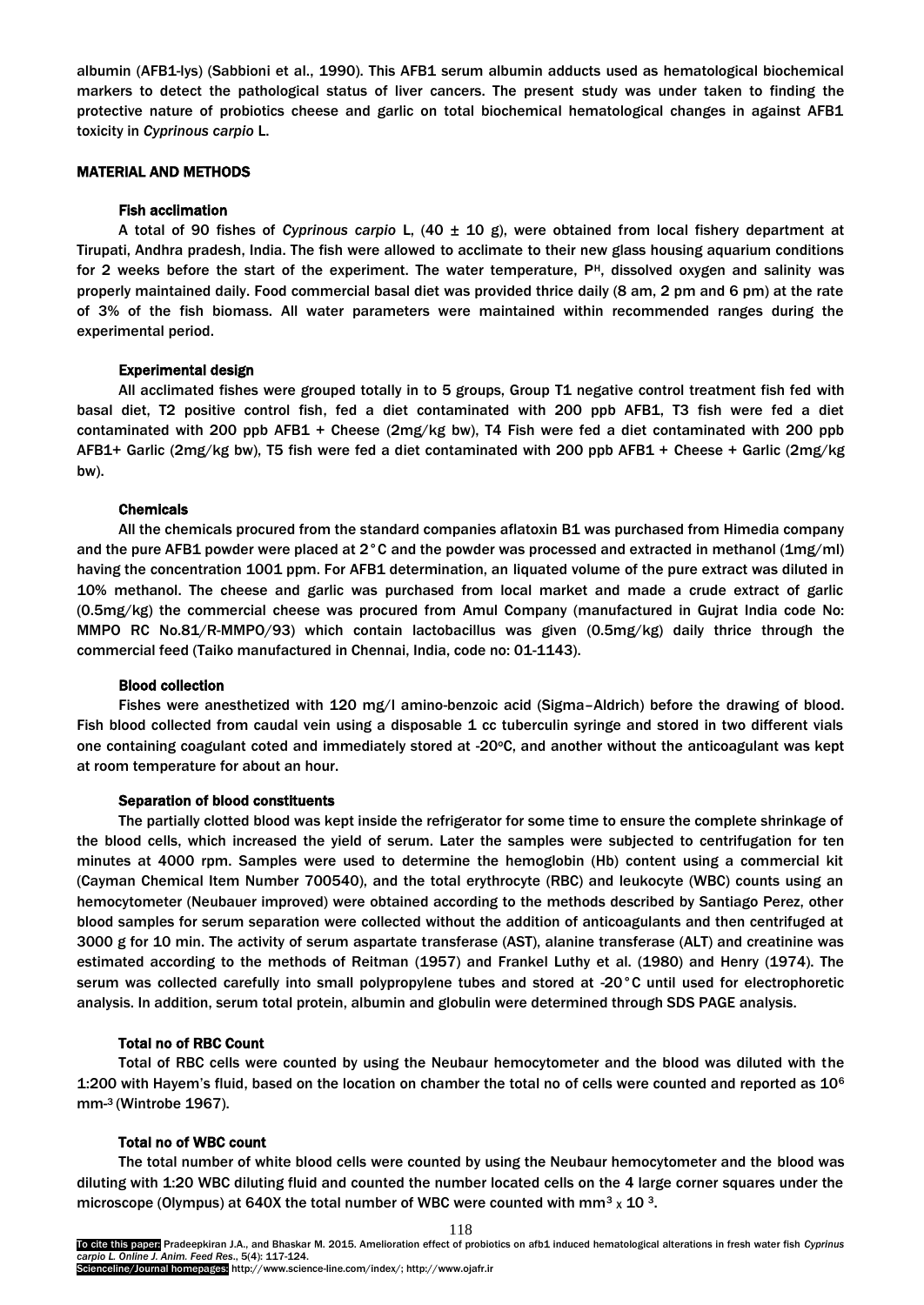## Biochemical analysis

Percentage of hemoglobin was estimated with the commercial test kit (Hemoglobin Colorimetric Assay Kit, Cayman Chemical Item Number 700540), serum constituents creatinine with test kit (Liquizone Creatinine-MR, Medsource Ozone Biochemicals Pvt. Ltd, India) and Alanine transaminase (ALT) test with (Alanine Transaminase Activity Assay Kit, Cayman Chemical Item Number 700260), Aspartate transaminase (AST) tested using (Aspartate Aminotransferase (AST or SGOT) Activity Colorimetric Assay Kit, Life science source, Code: K753-100) the results were compared with the treated groups and the outcome results were conclude with statistical analysis by conducting student t-test. Protein analysis was done by Lowrey et al., (1954). And the serum protein factions were analyzed with standardized procedure SDS PAGE analysis Laemmli (1970).

## RESULTS

The results of hemo-biochemical analysis in all the groups T1, to T5 with serum and whole blood samples was as follows.

# RBC count

Oral supplementation of contaminated AFB1 to fresh water fish *Cyprinous carpio* L*.* significantly decreased the number of erythrocyte with a percent change of -54.38 when compared with control (Table 1). Fish treated with probiotics like cheese and garlic alone, groups T3 and T4 respectively, showed significant (P<0.05) increase in RBC count when compared to T2 group with a percent change of -11.84, -3.50 respectively (Table 1). And combined supplementation of cheese and garlic group T5 showed increase in the RBC number with percent change -10.52 and the migrating effect was greater even though the change was insignificant when compared with the T3 and T4 groups with the mean value of T2 (Table 1).

#### WBC count

The white blood cells number in AFB1 contaminated feed receiving group (T2) showed a significant increase with percent change of 13.43 when compared with control (Table 1). Even though an increase in the mean value of WBC count was observed in T3, T4 and T5 groups with percent changes 8.12, 2.18 and 3.43 but the increase value was not significant (NS) (Table 1).

# Serum Analysis

Albumins: Albumin levels in T2 group (AFB1 treated group) decreased with percent change of -2.91 than that of control group but the reduction was insignificant (Table 1). In all probiotic treated groups T3, T4 and T5 elevated albumin levels were observed when compared with control group with a percent change of 13.14, 41.26 and 9.81 respectively, but this elevation was significant only in T3 group (AFB1+Cheese) (Table 1).

Globulins: Globulin levels were decreased significantly with percent change of -22.48 in T2 group (AFB1 treated) (Table 1). In all probiotic treated groups T3, T4 and T5 globulin levels were elevated significantly when compared with control group with a percentage change of 57.25, 64.90 and 47.31 respectively (Table 1).

Cholesterol: Cholesterol levels were decreased with percent change of -11.63 in T2 group (AFB1 treated) than that of control but the reduction was insignificant (Table 1). In all probiotic treated groups T3, T4 and T5 Cholesterol levels were significantly elevated when compared with control group with a percent change of 90.83, 120.13 and 65.43 respectively, but this elevation was significantly higher in T3 and T4 groups than that of T5 group (Table 1).

Total Proteins: Total protein levels were decreased significantly with percent change of -23.44 in T2 group (AFB1 treated) (Table 1). In all probiotic treated groups T3, T4 and T5 the total protein levels were similar to that of control group and the variation was non-significant with a percent change of -21.40, -0.26 and -6.064 respectively (Table 1).

Aspartate Amino Transferase (AST): Aspartate Amino Transferase (AST) levels were decreased significantly with percent change of -52.07 in T2 group (AFB1 treated) (Table 1). In all probiotic treated groups T3, T4 and T5 the AST levels were similar to that of control group and the variation was non-significant with a percent change of 8.41, -8.85 and 8.41 respectively (Table 1).

Alanine Amino Transferase (ALT): Alanine Amino Transferase (ALT) levels were increased significantly with percent change of 64.87 in T2 group (AFB1 treated) (Table 1). In all probiotic treated groups T3, T4 and T5 the ALT levels were similar to that of control group and the variation was non-significant with a percent change of 22.56, 4.61 and 11.96 respectively (Table 1).

Creatinine: Creatinine levels were increased significantly with percent change of 26.6 in T2 group (AFB1 treated) (Table 1). In all probiotic treated groups T3, T4 and T5 the creatinine levels were similar to that of control group and the variation was non-significant with a percent change of 1.6, 14.63 and 17.46 respectively (Table 1).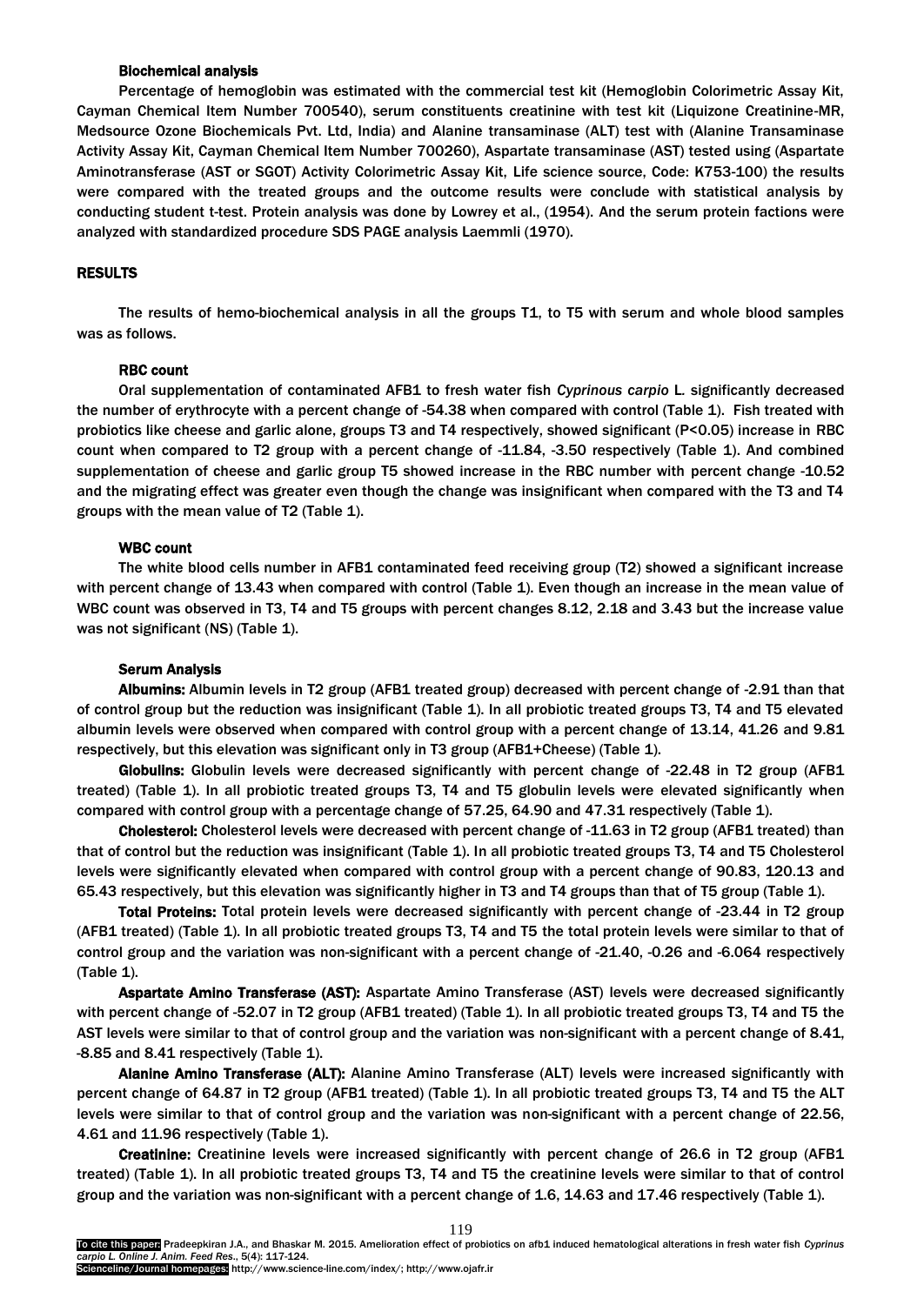|    |                       | <b>Control</b>     | AFB1               | <b>GARLIC + AFN1</b> | <b>CHEESE + AFB1</b> | <b>GAR + CHE + AFB1</b> |
|----|-----------------------|--------------------|--------------------|----------------------|----------------------|-------------------------|
|    | Hemoglobin            | $8.325 \pm 0.56a$  | $6.15 \pm 0.47$ b  | 7±0.46b              | 7.575±0.55a          | $6.375 \pm 0.42b$       |
|    |                       |                    | $(-26.44)$         | $(-16.22)$           | (9.31)               | $(-23.73)$              |
| 2. | <b>RBC</b>            | $1.71 \pm 0.10a$   | $0.78 + 0.10$      | $1.50 + 0.13a$       | $1.65 \pm 0.04a$     | $1.53 \pm 0.08a$        |
|    |                       |                    | $(-54.38)$         | $(-11.84)$           | $(-3.50)$            | $(-10.52)$              |
|    | <b>WBC</b>            | 8000±365.14a       | 9075±618.46b       | 8650±479.58a         | 8175± 50a            | 8275±150a               |
|    |                       |                    | (13.43)            | (8.12)               | (2.18)               | (3.43)                  |
|    | <b>Albumin</b>        | $3.005 \pm 0.48a$  | $2.91 \pm 0.50a$   | $3.4 + 0.43a$        | $4.24 \pm 0.67$ b    | $3.3 + 0.27a$           |
|    |                       |                    | $(-2.91)$          | (13.14)              | (41.26)              | (9.81)                  |
|    | <b>Globulins</b>      | 7.5525±0.56a       | $5.8525 \pm 0.72b$ | 11.8725±0.59c        | 12.45±1.36c          | 11.1225±0.59c           |
|    |                       |                    | $(-22.48)$         | (57.25)              | (64.90)              | (47.31)                 |
|    | <b>Cholesterol</b>    | $167.3 \pm 17.36a$ | 147.82±15.09a      | 319.26±21.98b        | 368.27±34.19b        | 276.76±35.30c           |
|    |                       |                    | $(-11.63)$         | (90.83)              | (120.13)             | (65.43)                 |
|    | <b>Total Proteins</b> | $10.43 \pm 0.54a$  | 7.98±0.90b         | $8.19 + 1.18a$       | $10.40 \pm 2.03a$    | $9.79 \pm 1.00a$        |
|    |                       |                    | $(-23.44)$         | $(-21.40)$           | $(-0.26)$            | $(-6.064)$              |
|    |                       | $0.9014 \pm 0.13a$ | $1.3702 \pm 0.12b$ | $0.9768 \pm 0.04a$   | $0.8212 \pm 0.13a$   | $0.9768 \pm 0.04a$      |
|    | <b>AST</b>            |                    | (52.07)            | (8.41)               | $(-8.85)$            | (8.41)                  |
|    |                       | $1.1704 \pm 0.17a$ | $1.929 \pm 0.12b$  | $1.434 \pm 0.19a$    | $1.224 \pm 0.16a$    | $1.31 \pm 0.12a$        |
|    | <b>ALT</b>            |                    | (64.87)            | (22.56)              | (4.61)               | (11.96)                 |
|    | <b>Creatinine</b>     | $3.11 \pm 0.42a$   | 3.9375±0.64b       | $3.16 + 0.48a$       | 3.565±0.40a          | 3.66±0.25               |
|    |                       |                    | (26.6)             | (1.6)                | (14.63)              | (17.46)                 |
|    | <b>Triglycerides</b>  | 148.3625±18.53a    | 178.625±17.04a     | 160.2025±27.18a      | 129.0275±18.93a      | 161.4525±23.21a         |
|    |                       |                    | (20.39)            | (7.98)               | $(-13.03)$           | (8.82)                  |

Table 1. Showing Mean ± SD levels of albumin, hemoglobin, cholesterol, RBC, WBC, total protein, ALT, AST, creatinine and triglycerides in blood samples of control (T1), AFB1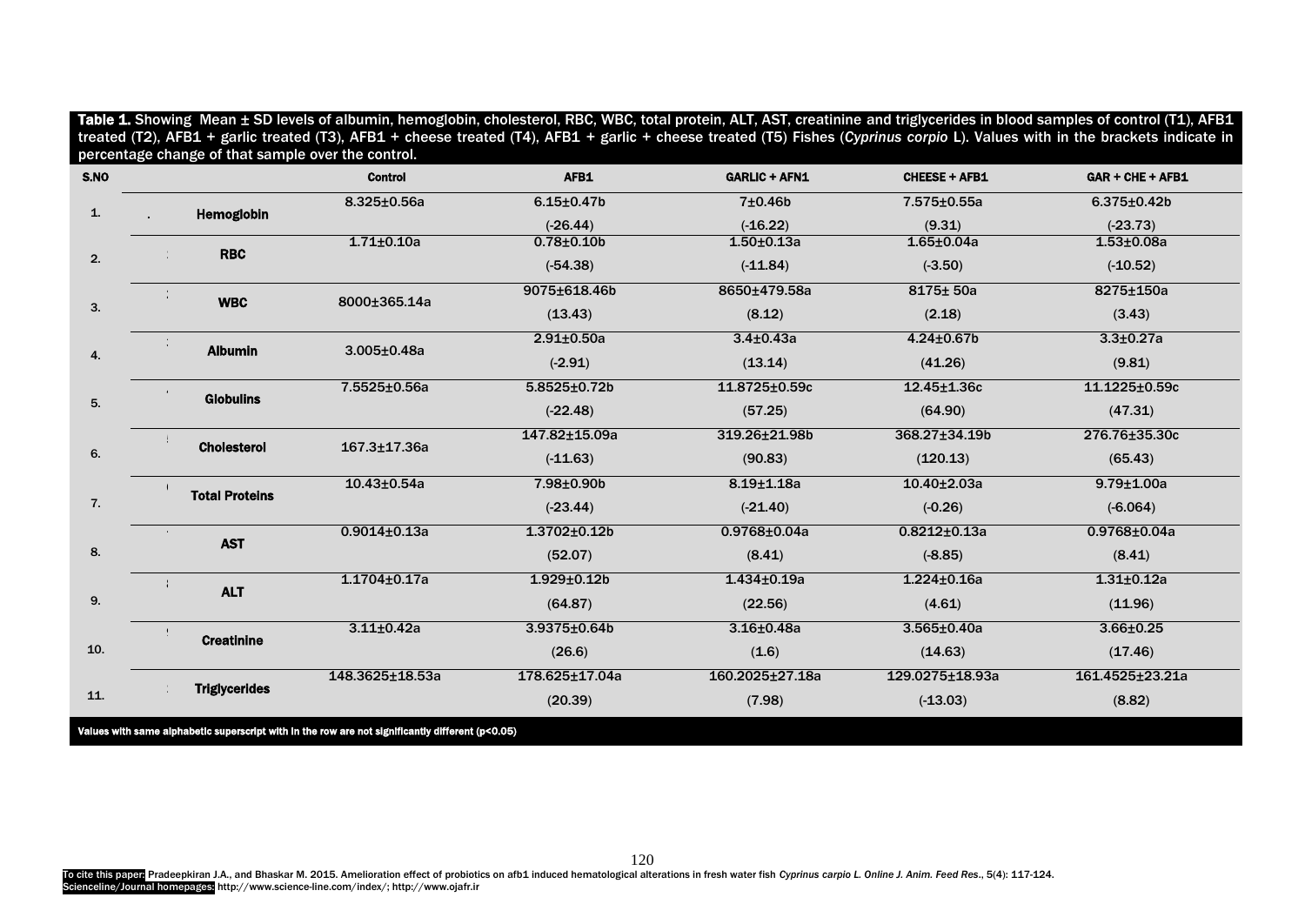# **Triglycerides**

Triglyceride levels were increased non-significantly with percent change of 20.39 in T2 group (AFB1 treated) (Table 1). In all probiotic treated groups T3, T4 and T5 the triglyceride levels were similar to that of control group and the variation was non-significant with a percent change of 7.98, -13.03 and 8.82 respectively (Table 1).

# SDS PAGE analysis of serum proteins

Serum proteins detected by SDS PAGE, only a few showed marked changes in their expression on exposure to aflatoxin B1. From the figure 1 it is evident that the general expressions of all the blood serum proteins above the molecular weight 97.4 KDa were weak in all the experimental groups, T4 and T5 were exposed for 21 days with aflatoxin in comparison with other groups (Figure 1). Their expression was however intensified in aflatoxin T2 group. Proteins of molecular weights 25 KDa, 29 KDa and 37KDa were decreased in the test groups T3 and T5 when compared with T2 and T4 groups (Figure 1). The AFB1 form adducts with the albumin proteins significantly and formed thick band with the molecular weight 64 KDa. The expression of this albumin adduct was very low in T2 group when compared with all other groups, in T5 group (AFB1+garlic treatment + cheese) the expression was high when compared with T3 and T4 groups (Figure 1).



Figure 1. Showing SDS PAGE analysis of serum protein in different groups of fishes (*Cyprinus corpio* L). [Lane 1: molecular weight marker, Lane 2: AFB1 treated (T2), Lane 3: AFB1 + garlic treated (T3), Lane 4: AFB1 + cheese treated (T4), Lane 5: AFB1 + garlic + cheese treated (T5)

# **DISCUSSION**

In the present investigation fishes fed with 200ppb AFB1 in oral diet altered blood parameters compared to that of control. AFB1 enters the blood streams and decreases the levels of RBC by suppressing the bone marrow cells. The mechanism of action by which aflatoxin aggravated progression of anemia could attributes down regulation of erythropoietin activity (Reddy et al., 1987). A lot of previous studies have been reported that AFB1 increased percentage of neutrophil counts and may cause lymphocytopenia and monocytopenia (Donmez et al., 2012). An increased WBC count (Table 1) suggests that aflatoxin B1 elicited an inflammatory response and cause alteration in bone marrow and enhances the production of WBC by immune system. Serum analysis of aflatoxin B1 treated fishes revealed a significant reduction in the total protein, globulin and albumin levels with increasing damage (Table 1). Similar observations were observed in Nile tilapia by Saber, (1995). The total protein levels were found to be decreased in the aflatoxin B1 fed farm animals and cockerels, but the protein expressions were elevated (Jacobs et al., 1994). The elevated levels of ALT, AST and are well-known sensitive marker enzymes of hepatic necrosis caused by the aflatoxins are well documented. In present investigation explore, aflatoxin B1

To cite this paper: Pradeepkiran J.A., and Bhaskar M. 2015. Amelioration effect of probiotics on afb1 induced hematological alterations in fresh water fish *Cyprinus carpio L. Online J. Anim. Feed Res*., 5(4): 117-124. Scienceline/Journal homepages: http://www.science-line.com/index/; http://www.ojafr.ir

121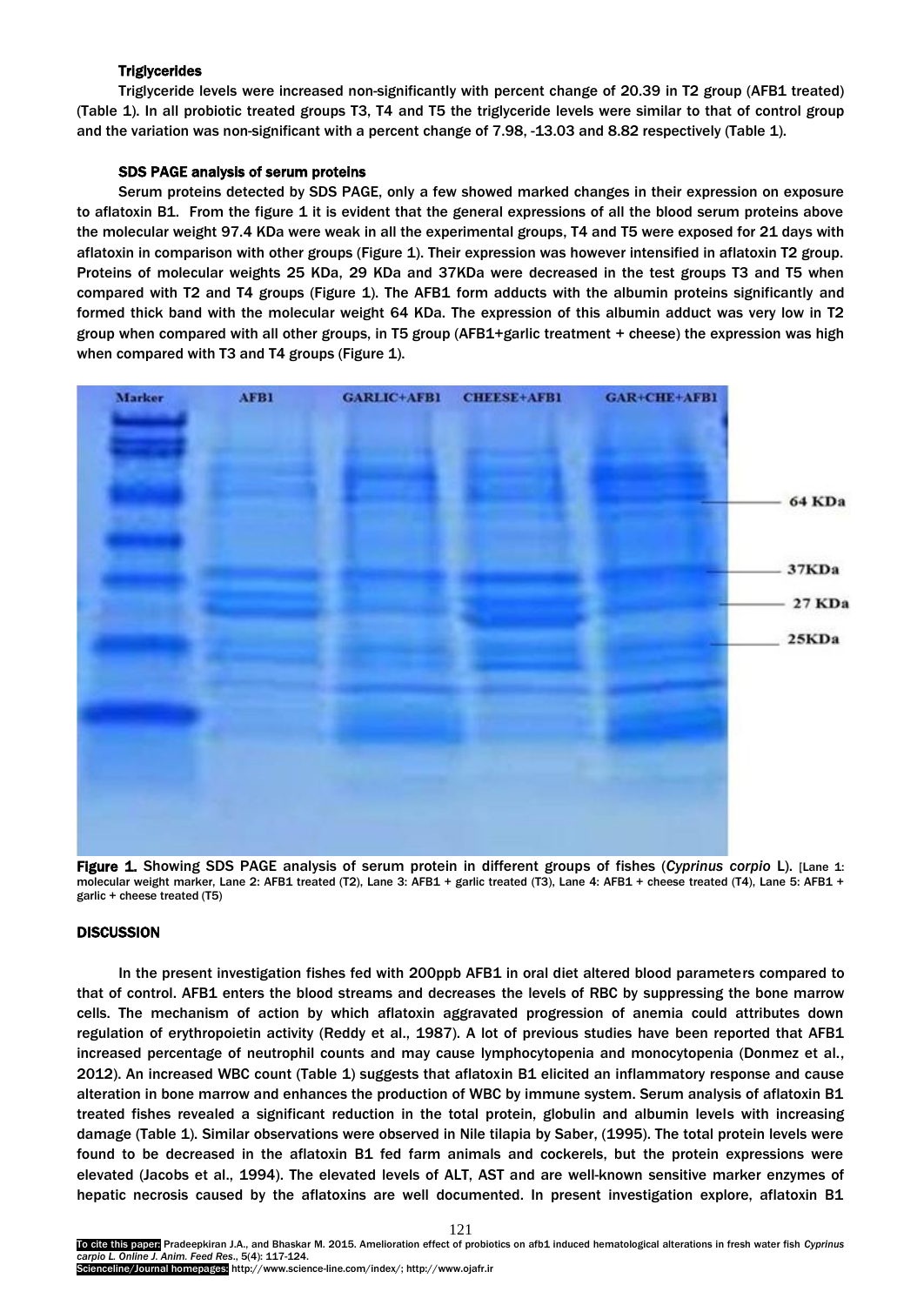contaminated feed was found to cause a significant changes and enzymatic levels of ALT and AST of blood serum analysis indicators for the distractive normal metabolism of fish lead to liver carcinogenesis. Our results of decreased levels in above mentioned parameters were in agreement with Bhaskar et al. (1985) and Kececi (1998) also reported similar results on aflatoxin B1 induction Oguz et al. (2000) reported decreased hematocrit, hemoglobin levels, and MCV, erythrocyte, throm-bocyte, and lymphocyte counts. Furthermore, Basmacioglu et al., (2005) reported aflatoxin B1 induction to decrease in erythrocyte, lymphocyte, thrombocyte, MCV, hematocrit and hemoglobin levels counts in broilers. This decrease in the hematological parameters may be due to factors such as inhibition of protein synthesis due to lower serum albumin (Kaneko 1989) the hemopoietic cellular defects of aflatoxin B1 (Abdel-Wahhab et al., 2002; Van Vleet, 1992), or decrease of the total iron binding capacity (Harvey et al., 1991).

Our results also showed that there were considerable changes in serum creatinine levels. The elevated serum creatinine levels in groups T2, T3, T4, T5 indicate a toxic effect of AFB1 on the kidney, which was confirmed histologically (data not presented). Aflatoxin B1, which is a hepatotoxin in several fish species (Hendricks et al. 1993; Tuan et al., 2002), could have significantly changed the stability of the lysosomal membrane, leading to a hepatocyte permeability disorder and pathological changes in the liver of *Oreochromis mossambicus* (Varior and Philip, 2012).

This effect can be confirmed by high levels of ALT and AST enzymes in the blood. In the present study, we found significant increases in serum ALT and AST, confirming hepatotoxicity. Liver plays an important role in metabolism and excretion of AFB1 (Selim et al., 2014). It also plays an important role in detoxification or activation of toxic metabolites (Guengerich et al., 1998; Takahashi et al., 1995), Deng (2010) reported an AFB1- induced hepatic disorder in hybrid tilapia which was characterized by decreased hepatosomatic index, lipid content, and abnormal hepatic morphology. Aflatoxin adducts bind to cellular macromolecules leading to altered protein synthesis and loss of cellular integrity. This binding results in the reduction in total protein and albumin in serum (Patterson, 1976; Jindal et al., 1994; Abo-Norag et al., 1995). Our results also show the similar findings of decreased albumin and globulin levels in groups T2, T3, T4, T5 compared to negative controls of group T1. Yet, the levels in group T3 were comparatively better and almost similar to levels in negative control group T1. This could be due to the probiotic effect of cheese administered as part of treatment.

SDS PAGE analysis of serum proteins gives a brief picture of protein expression in AFB1 treated and probiotic treatment groups. The expression pattern as shown in the SDS PAGE more or less coincides with the biochemical analysis such as total protein albumin and globulin estimations (Table 1 and Figure 1). The AFB1 forms adducts with the albumin proteins significantly form thick band with the molecular weight 64 KDa. The serum albumin adducts in a dose dependent manner by binding to the lysine component of this protein, resulting in the formation of lysine – AFB1 which has been used to assess the level of exposure of aflatoxin B1 in humans (Sabbioni, 1990) which was clearly seen in our results (Figure 1). Aflatoxin B1 can also be converted to one of its metabolites, aflatoxin B2 that react readily with free amino groups of functional proteins. Aflatoxin B3 is not generally regarded as a mycotoxin and is believed to be in equilibrium with its dialdehyde, which reacts with the free amino groups to form schiffs bases, resulting in reduced enzyme activity (Moreau and Mass, 1979).

## **CONCLUSION**

Aflataxins are secondary metabolites of fungi that grow on a moisture feed and foodstuffs consumed by fishes. The present study evaluates the effect of probiotics such as cheese and garlic on toxicity of mycotoxin AFB1on fishes. AFB1 consumption through contaminated diet decreased the hemogram status of blood constituents and serum markers by their membrane lysis nature and ready to form adducts with serum proteins and also decrease the total protein contents in blood. The results obtained clearly showed that probiotics cheese and garlic counteract the toxic effects of AFB1 by mitigating hemobiochemical parameters. Hence the combat supplementation of probiotic like cheese and garlic through feed may reduce the risk factors in fisheries and helps in improving the yield.

# Acknowledgments

We acknowledge Department of Biotechnology (DBT), New Delhi for providing financial assistance to carry the research work (Ref No: BT/PR-14482/FNS/20/460/2010 dated: 11-02-2011).

## REFERENCES

Abdel-Wahhab MA, Nada SA and Khalil FA (2002). Physiological and toxicological responses in rats fed aflatoxin contaminated diet with or without sorbent materials, Animal Feed Science and Technology, 97: 209–219.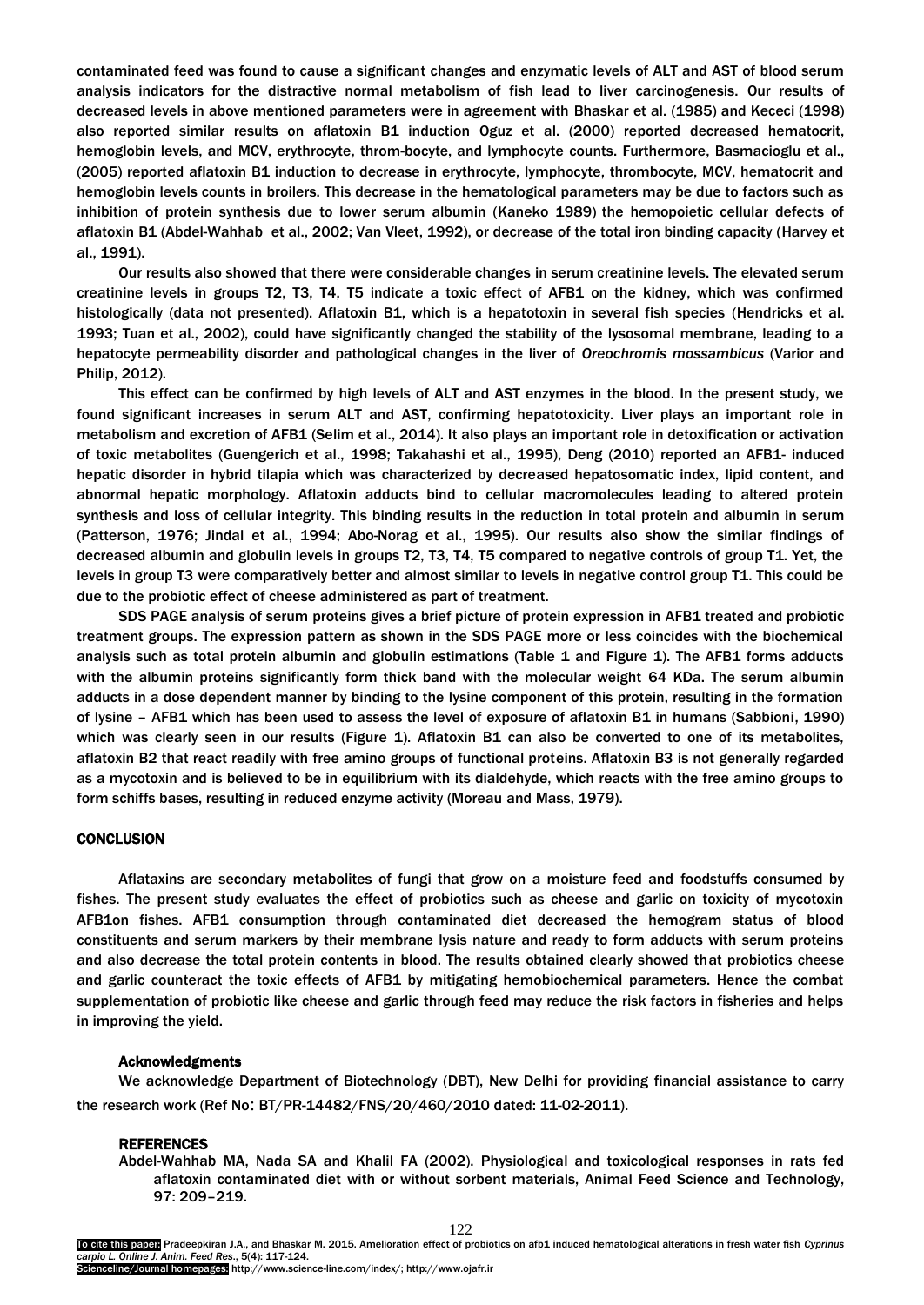- Abo-Norag M, Edrington TS Kubena LF Harvey RB and Phillips TD (1995). Influence of a hydrated sodium calcium aluminosilicate and virginiamycin on aflatoxicosis in broiler chicks. Poultry Science, 74(4):626- 632.
- Alinezhad S, Tolouee M Kamalzadeh A Motalebi AA Nazeri M Yasemi M Shams-Ghahfarokhi M Tolouei R and Razzaghi-Abyaneh M (2011). Mycobiota and aflatoxin B1 contamination of rainbow trout (*Oncorhinchus mykiss*) feed with emphasis to Aspergillus section Flavi, Iranian Journal of Fisheries, 10: 363-374.
- Bhaskar M, 1994. Changes in the liver protein fractions of Tilapia mossambica (peters) on acclimation to altered pH media. Fish Res, 19: 179-196.
- Bhaskar M and Govindappa S (1985). Tissue compensatory metabolic profiles in Tilapia mossambica (peters) on acclimation to sub lethal acidic and alkaline media. Gill glycogen metabolism. Arch Internal. Physiol. Biochem, 93: 59-63.
- Bakke H, Jerknes BV and Ovreeide A (1991). Effects of rapid changes in salinity on the osmoregulation of postsmolt atlantic salmon salmo salar, Aquaculture, 96: 375-382.
- Basmacioglu H, Oguz H Ergul M Col R and Birdane YO (2005). Effect of dietary esterified glucomannan on performance, serum biochemistry and hematology in broilers exposed to aflatoxin, Czech Journal of Animal Science, 50: 31–39.
- Deng SX, Tian LX Liu FJ Jin SJ Liang GY Yang HJ Du ZY and Liu YJ (2010). Toxic effects and residue of aflatoxin B1 in tilapia *(Oreochromis niloticus X O. aureus)* during long-term dietary exposure, Aquaculture, 307: 233–240.
- Donmez N, Donmez HH Keskin and EK Sadere I (2012). Effects of aflatoxin on some haematological parameters and protective effectiveness of esterified glucomannan in Merino rams. Scientific WorldJournal, 342468. doi: 10.1100/2012/342468.
- Guengerich FP, Johnson WW Shimada T Ueng YF Yamazaki H and Langouet S (1998). Activation and detoxication of aflatoxin B1. Mutation Research/Fundamental and Molecular Mechanisms of Mutagenesis, 402:121–128.
- Harvey RB, Kubera LF Phillips TD Cornier DE Ellisade MH and Huff WE (1991). Dimunition of aflatoxin toxicity to growing lambs by dietary supplementation with HSCAS. American Journal of Veterinary Research, 52:152–156.
- Hendricks JD (1993). Carcinogenicity of aflatoxins in non-mammalian organisms. Toxicology of aflatoxins: human health. Veterinary and agricultural significance. Academic Press, San Diego, pp 103–136.
- Henry RJ (1974). Clinical Chemistry. Principles and Techniques. 2<sup>nd</sup> ed. Harper and Row, New York, p. 882.
- Jacobs O, Van Bree L Mailleux P Zhang F Schiffmann SN Halleux P Albala N and Vanderhaeghen JJ (1994). Homolateral cerebrocortical increase of immediate early gene and neurotransmitter messenger RNAs after minimal cortical lesion: blockade by N-methyl-D-aspartate antagonist. Neuroscience, 59: 827−836.
- Jindal N, Manipal SK and Mahajan NK (1994). Toxicity of aflatoxin B1 in broiler chicks and its reduction by activated charcoal. Research in Veterinary Science, 56: 37–40.
- Kaneko JJ (1989). Clinical Chemistry of Domestic Animals, 4<sup>th</sup> edition, Academic Press, San Diego, Calif, USA.
- Kececi T, Oguz H Kurtoglu V and Demet O (1998). Effects of polyvinylpolypyrrolidone, synthetic zeolite and bentonite on serum biochemical and haematological characters of broiler chickens during aflatoxicosis. British Poultry Science, 39: 452–458.
- Kumagai S, Nakano N and Aibara K (1983). Interactions of aflatoxin BI and blood components of various species in vitro. Interconversion of aflatoxin BI and aflatoxicol in the blood. Toxicology and Applied Pharmacology, 67: 292-301.
- Laemmli UK (1970). Cleavage of structural proteins during the assembly of the head of bacteriophage T4. Nature, 227: 680-685.
- Luthy J, Zweifel U and Schlatter C (1980). Metabolism and tissue distribution of [I4C] aflatoxin B1 in pigs, Food and Chemical Toxicology, 18: 253-256.
- Moreau C and Moss M. (1979).Toxins and Food Chichester, UK: Wiley.
- Oguz H, Keçeci T Birdane YO Onder F and Kurtoglu V (2000). Effect of clinoptilolite on serum biochemical and haematological characters of broiler chickens during aflatoxicosis. Research in Veterinary Science, 69: 89-93.

Patterson SP (1976). Structure, metabolism and toxicity of aflatoxin. Cab Nutr Diet. 2: 71–78.

- Rajeev K, Suman K and Yasmeen B (2007). Impact of water pH on haematology and serum enzyme activities in Schizothorax richardsonii (Gray), Indian Journal of Fisheries, 54: 227-233.
- Reddy RV, Taylor MJ and Sharma RP (1987). Studies of immune function of CD-1 mice exposed to aflatoxin B1. Toxicology, 43:123-132.
- Reitman S and Frankel S. (1957). A colorimetric method for the determination of serum glutamic oxaloacetic and glutamic pyruvic transaminase. American Journal of Clinical Pathology, 28: 56-63.